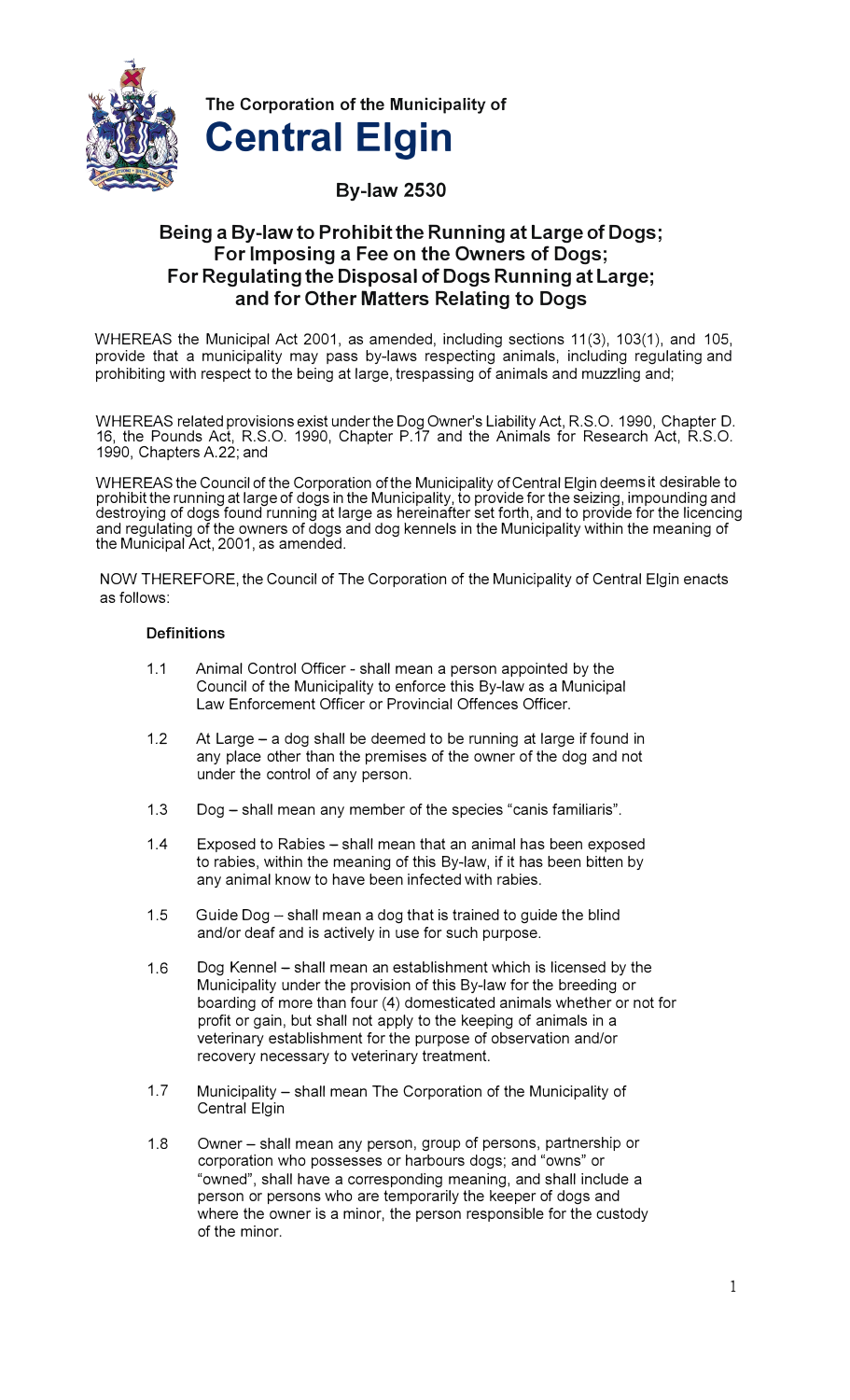- 1.9 Person shall mean any individual, partnership, corporation, business entity, or club to whom the context can apply.
- 1.10 Police Work Dog shall mean a dog trained to aid Law Enforcement Officers and which dog is actually being used for Police work purposes.
- 1.11 Pound shall mean such premises and facilities under the authority of the Pounds Act designated by the Municipality for the purposes of impounding and caring for animals impounded by the Municipality in violation of this By-law.
- 1.12 Pound Keeper shall mean the person appointed by the Municipality to maintain and administer the pound.
- 1.13 Pure-Bred shall mean a dog registered or eligible for registration with an association incorporated under the "Animal Pedigree Act".
- 1.14 Restraint shall mean a dog is under restraint within the meaning of this By-law if it is on the owner's property, out on a leash, or at "heel" beside a person and is obedient to the person's command.

## **DOGS RUNNING AT LARGE**

- 2.1 No person shall suffer, allow or permit any dog of which he or she is the owner to run at large within the limits of the Municipality.
- 2.2 A dog shall not be considered "Running at Large" if it is: a Guide Dog a Police Work Dog, provided it is actively engaged in the performance of its trained duties
- 2.3 An *Animal Control Officer or Police Constable* may seize a dog running at large and shall, subject to the provisions of this By-law, deliver the dog to the pound.
- 2.4 An Animal Control Officer may enter on any public property, or private property with the consent of the owner or tenant, for the purpose of seizing any dog running at large.

## **IMPOUNDMENT**

- 3.1 It shall be the duty of the Animal Control Officer to capture a dog found running at large and return it to the owner's habitual residence if known, or to impound same, when practical, where it can be confined subject to the right of the owner to redeem the dog within the redemption period as set out in Section 3.7 of this By-law by paying to the Municipality the applicable poundage fees.
- 3.2 In the event an impounded dog is not redeemed by the owner within the redemption period the dog shall become the property of the Municipality, which may sell it or otherwise dispose of it as deemed appropriate. When not practical to impound, dogs running at large may be destroyed whether before or after impoundment and in either event aforesaid, no damages or compensation shall be recovered on account of the dog being destroyed or its disposition.
- 3.3 The owner of every dog impounded, whether or not the dog is claimed by the owner from the pound, is liable for the payment of the pound fee, the boarding fee, and any applicable euthanasia and disposal fees.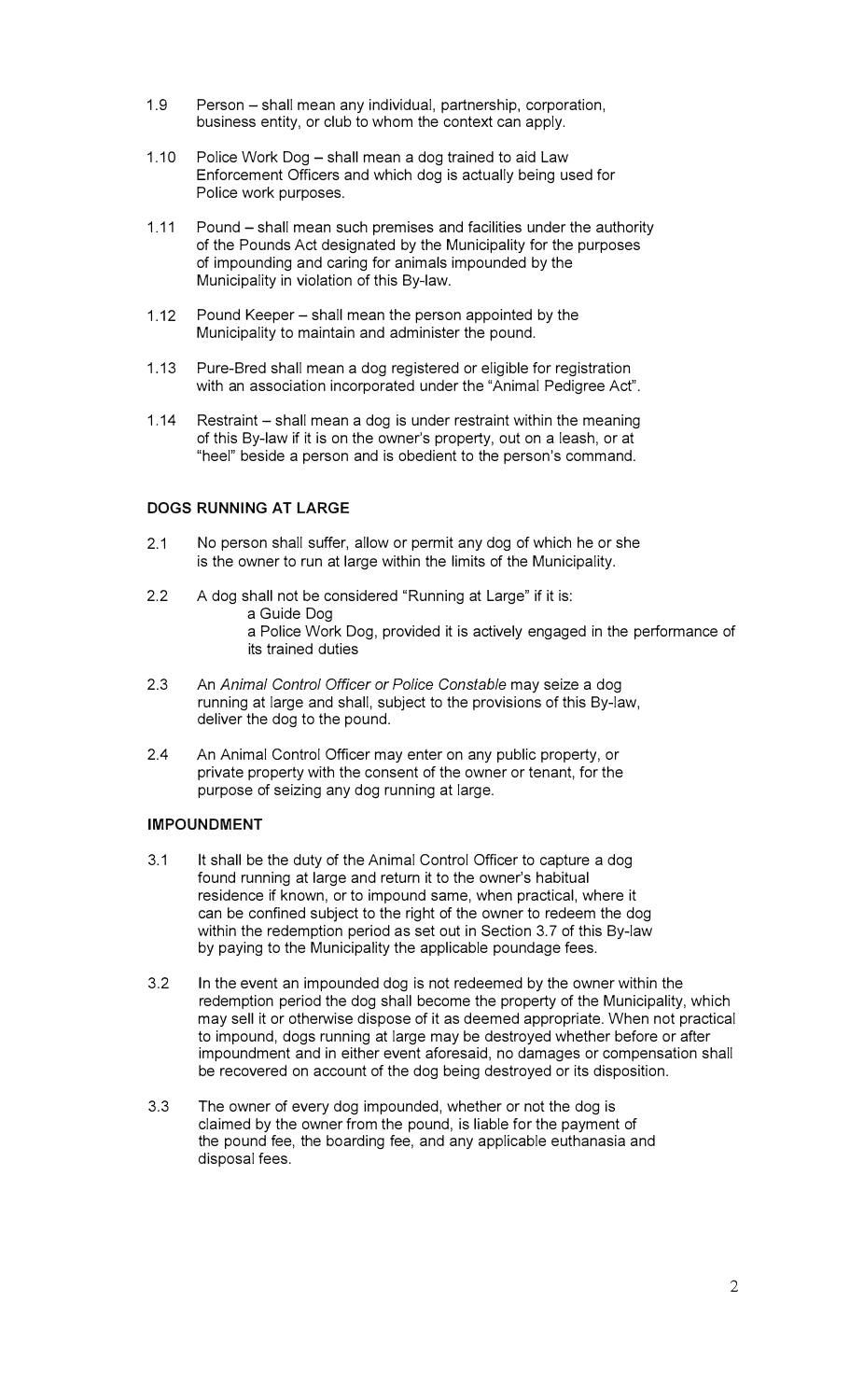- 3.4 In the event that an impounded dog has not been redeemed within the redemption period and the dog has become the property of the Municipality, the Animal Control Officer may order the dog destroyed or place a dog that if suitable as a pet with a new owner or organization such as the O.S.P.C.A. or Humane Society and attach such conditions of placement as the Municipality may prescribe.
- 3.5 When, in the judgement of the Municipality or its agents, an animal should be destroyed for humane reasons, such dog may not be redeemed.
- 3.6 Where it is alleged that a dog has bitten any person or domestic animal, such dog may be impounded and held by the Pound until proceedings under the Dog Owner's Liability Act, R.S.O. 1990, Chapter D. 16, have been complied with, provided that no dog shall be so impounded or held for a period of excess of 21 days unless otherwise ordered by a court of competent jurisdiction.
- 3.7 The minimum redemption period shall be three days, excluding the day on which the dog was impounded and holidays shall be included in calculating any redemption period.

## **MUZZLING OR LEASHING OF DOGS**

4.1 Where a dog has been declared as dangerous or potentially dangerous dog, the provisions of By-law 465, including any and all provisions relating to enforcement, continue to apply to such dog.

# **LICENSES AND DOG TAGS**

- 5.1 Subject to section 5.3, every person residing temporarily or permanently within the limits of the Municipality, being the owner of a dog shall, on or before the 15<sup>th</sup> day of January in each and every calendar year cause such dog to be registered with the Municipality and shall procure a licence therefore which shall expire on the 31<sup>st</sup> day of December in each calendar year in which the licence. is issued.
- 5.2 Every owner of a dog shall keep the tag securely fixed on the dog at all times until the tag is replaced, but the tag may be removed while the dog is lawfully used for hunting.
- 5.3 Every person residing temporarily or permanently within the limits of the Municipality and being the owner of a dog shall, within 15 days after becoming the owner of such dog, cause the dog to be registered with the Municipality and procure a licence and tag therefore, which licence shall expire on the 31<sup>st</sup> day of December in the calendar year in which the licence was issued.
- 5.4 The tag referred to in Sections 5.1 and 5.3 above shall be considered a permanent tag and will bear a serial number and record shall be kept by the Clerk or other Officer designated for that purpose showing the name and address of the owner and the serial number of the tag.
- 5.5. No licence issued under this by-law is transferable.

## **LICENCE FEES**

- 6.1 An annual dog licence fee is hereby imposed and shall be collected by the Municipality from the owner of every dog or the owner of a dog kennel in the Municipality.
- 6.2 Licence fees shall be set by by-law and enacted by Council from time to time.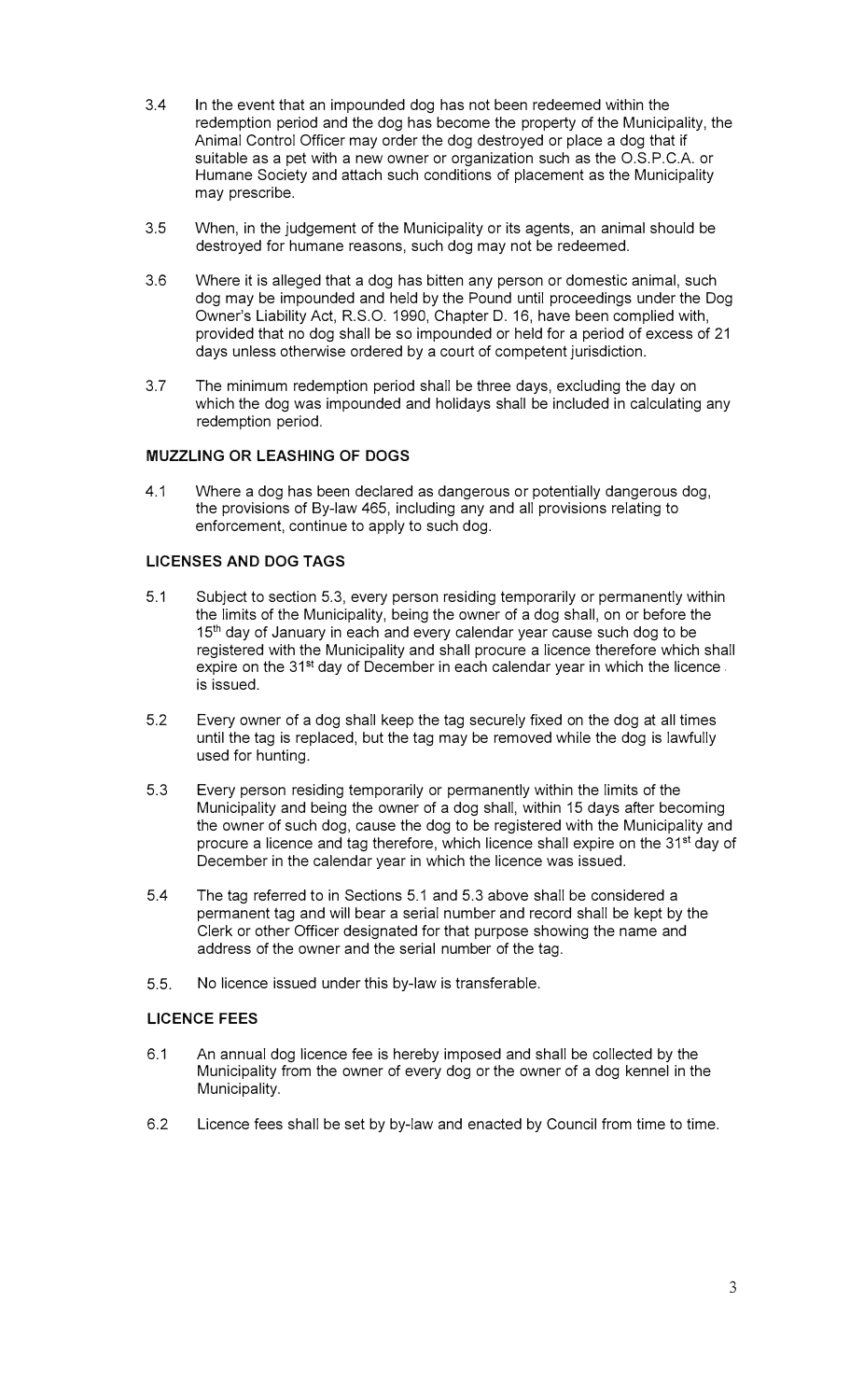#### **KENNELS**

- 7.1 Every owner of a kennel shall apply for and pay an annual licence fee as set by the Municipality.
- 7.2 The owner of a dog kennel that is registered or eligible for registration with an association incorporated under the Animal Pedigree Act (Canada) shall pay an annual licence fee fixed by the municipality for the dog kennel instead of a licence fee for each dog.
- 7.3 Any dog kennel located within the Municipality of Central Elgin must conform to the provisions of the Municipality's Comprehensive Zoning By-law and no dog kennel, run, pen or exercise yards shall be erected contrary to the provisions of that By-Law.
- 7.4 An application for a dog kennel licence or renewal shall be submitted in the proper form, including a detailed site plan and the appropriate fee payable to the Municipality.
- 7.5 Any applications for a new dog kennel shall be subject to circulation and a public meeting for a decision by Council as to whether or not a dog kennel licence shall be granted. Notice of the aforementioned public meeting shall be circulated to all property owners within 120 meters of the new dog kennel property. Council may, by resolution, delegate the holding of the aforesaid public meeting to a committee of Council and the provisions of Section 224 of the Municipal Act shall apply.
- 7.6 The Municipality may require the owner of a dog kennel to erect and install a proper fence, to a height acceptable to the Municipality, around every pen, run or exercise yard.
- 7.7 No person shall operate a dog kennel except in accordance with the terms and conditions of the kennel licence issued by the Municipality.
- 7.8 Notwithstanding the provisions of this By-Law, the Municipality may, in its absolute discretion, limit the number of dogs which may be kept in the dog kennel as a condition of the licence.
- 7.9 After having given notice in writing to the owner and or operator of such dog kennel, the Municipality may, at any time, cancel a dog kennel licence when it is Council's determination that the continued operation of the dog kennel is not in the best interest of the Municipality. Grounds for cancellation of a dog kennel licence include but are not limited to unresolved noise complaints, sanitation, care of dogs as established by the Pound Act, or uses other than permitted by the dog kennel licence.
- 7.10 The written notice described in Section 7.9 above shall be delivered in person or mailed by prepaid registered mail to the licenced owner of the dog kennel. In the case where the dog kennel owner does not own the property on which the dog kennel is located, said notice shall be given to both the licenced dog kennel owner and the property owner.
- 7.11 In the event a dog kennel licence has been cancelled, the owner of such dog kennel may appeal the cancellation in a public meeting to a designated committee of Council, such appeal hearing to be held in public.
- 7.12 No person shall operate or continue to operate a dog kennel without a valid dog kennel licence.
- 7 .13 All dog kennel licences shall be valid for the calendar year in which such licence was issued, at all times expiring on the 31<sup>st</sup> day of December of such calendar year.
- 7.14 In the event that there is a change in ownership of the lands upon which a licenced dog kennel is operating, the dog kennel licence then in effect will remain in effect until expiry on December 31<sup>st</sup> of that calendar year, subject to cancellation in accordance with section 7.9 above.